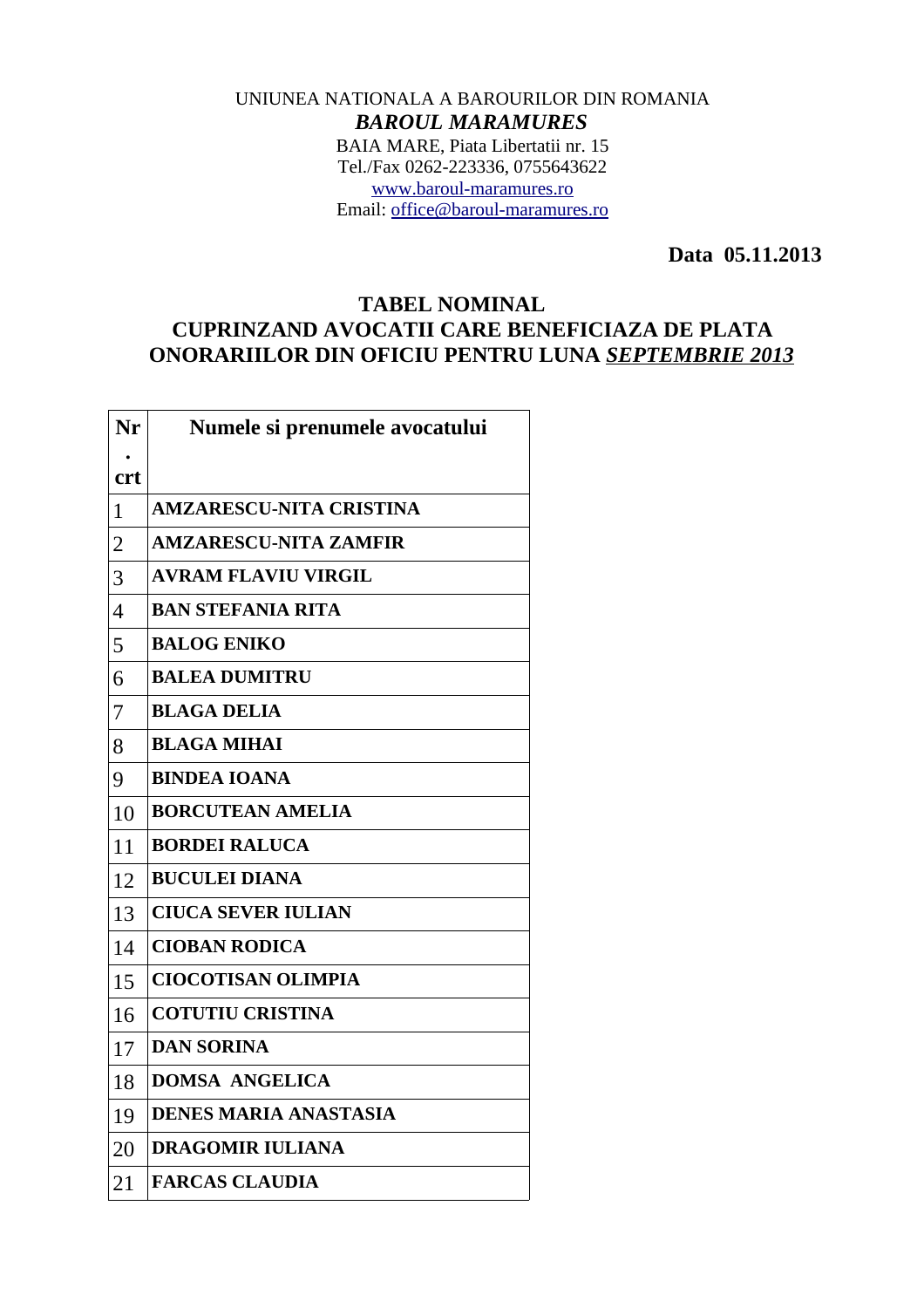| 22 | <b>GALEA-SZEREMI GABRIEL</b>    |
|----|---------------------------------|
| 23 | <b>GIURGIU LIANA</b>            |
| 24 | <b>GORON ANAMARIA</b>           |
| 25 | <b>HORGOS RAZVAN</b>            |
| 26 | <b>IACOB DIANA</b>              |
| 27 | <b>IACOB NATALIA</b>            |
| 28 | <b>ILUTI ALINA</b>              |
| 29 | <b>INDRE TIMEA</b>              |
| 30 | <b>LEONTE CORNELIA</b>          |
| 31 | <b>LIBOTEAN IONELA</b>          |
| 32 | <b>LUPSE MARINELA</b>           |
| 33 | <b>MARIS ALEXANDRA</b>          |
| 34 | <b>MAROZSAN RALUCA</b>          |
| 35 | <b>MESAROS TOMOIAGA ANDREEA</b> |
| 36 | <b>MIC SINZIANA-LUIZA</b>       |
| 37 | <b>MIHALI ANISOARA</b>          |
| 38 | <b>MOLDOVAN RODICA</b>          |
| 39 | <b>MOTOC ANDRADA</b>            |
| 40 | <b>NASUI RODICA</b>             |
| 41 | <b>NEGULESCU SIMINA</b>         |
| 42 | <b>ONA DANA</b>                 |
| 43 | <b>OLAR IULIA</b>               |
| 44 | <b>ONITA IVASCU ADRIAN</b>      |
| 45 | PETRAN MANUELA                  |
| 46 | <b>PETROVAI GABRIEL</b>         |
| 47 | PETROVAN VERONICA               |
| 48 | <b>POP PETRE</b>                |
| 49 | <b>RADU CRISTIAN</b>            |
| 50 | <b>RADU CORINA</b>              |
| 51 | <b>RADU VALENTIN</b>            |
| 52 | <b>RADU EMIL OVIDIU</b>         |
| 53 | <b>SABOU ANCA</b>               |
| 54 | <b>SCIUCHIN MIHAELA</b>         |